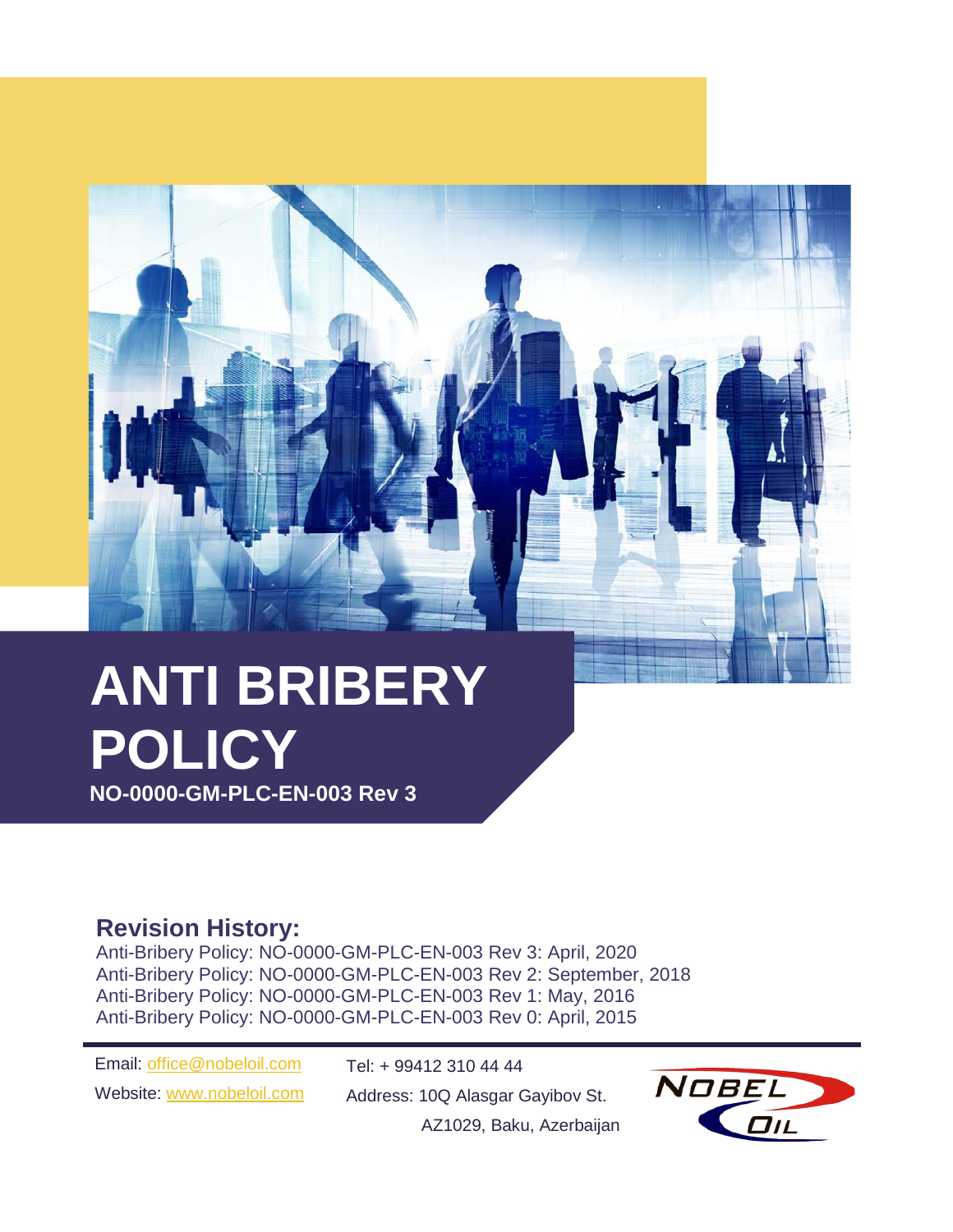# **TABLE OF CONTENTS**

|                        | 1.                                                                                                                                 | $\overline{3}$ |
|------------------------|------------------------------------------------------------------------------------------------------------------------------------|----------------|
| 2.                     | NORMATIVE REFERENCES                                                                                                               | 3              |
|                        | 3.                                                                                                                                 |                |
|                        | 4.                                                                                                                                 |                |
|                        | 5.                                                                                                                                 |                |
| 6.                     |                                                                                                                                    | 5              |
| a)                     |                                                                                                                                    |                |
| b)                     |                                                                                                                                    |                |
| $\mathsf{C}$           |                                                                                                                                    |                |
| $\mathsf{d}$           |                                                                                                                                    |                |
| e)                     |                                                                                                                                    |                |
| $f$ )                  |                                                                                                                                    |                |
| g)                     |                                                                                                                                    |                |
| h)                     |                                                                                                                                    |                |
| $\mathsf{i}$           |                                                                                                                                    |                |
| $\mathbf{j}$           |                                                                                                                                    |                |
| $\mathsf{k}$           |                                                                                                                                    |                |
| $\left  \right\rangle$ | Subsidiaries, Joint Ventures, and Counterparties_______________________________11                                                  |                |
| m)                     | Payments via Intermediaries in Favour of Third Parties ______________ 12                                                           |                |
| n)                     |                                                                                                                                    |                |
| $\circ$ )              |                                                                                                                                    |                |
| p)                     |                                                                                                                                    |                |
| q)                     |                                                                                                                                    |                |
| r)                     | Reporting 14                                                                                                                       |                |
| S)                     | Participation in Anti-Corruption Initiatives ___________________________________ 14                                                |                |
| t)                     |                                                                                                                                    |                |
| u)                     |                                                                                                                                    |                |
| V)                     | Monitoring<br><u> 1989 - Johann John Stein, marwolaeth a bhannaich an t-Amhain an t-Amhain an t-Amhain an t-Amhain an t-Amhain</u> | 15             |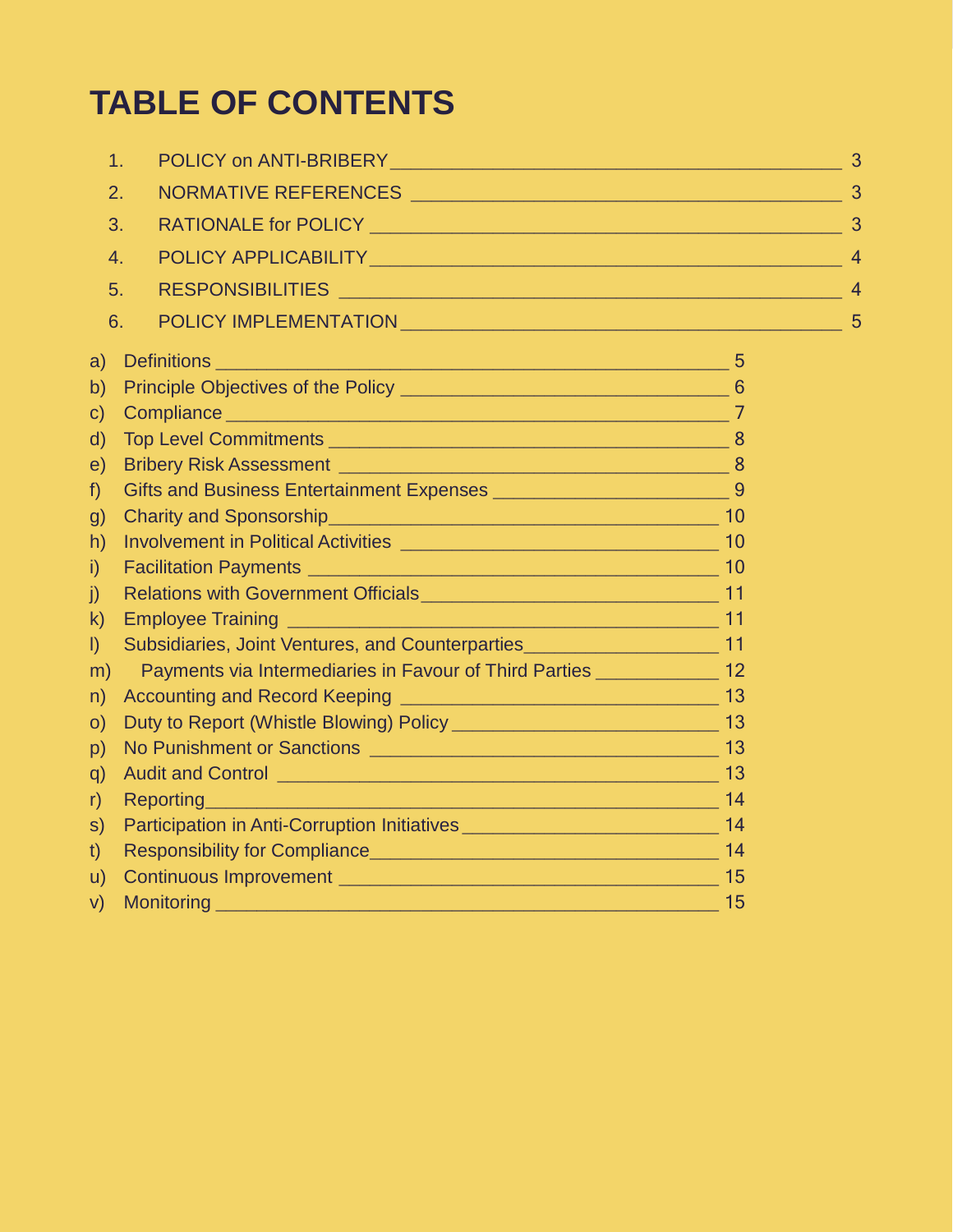# <span id="page-2-0"></span>**1. POLICY on ANTI-BRIBERY**

The Nobel Oil Services UK Limited and its subsidiary companies, , such as but not limited to Nobel Oil Ltd., Glensol, Prokon and LLAMREI DMCC(the Company) has zero tolerance for any bribery. Offering, giving, requesting or receiving of bribes in any form by the employees within the Company or by those individuals or companies who are retained to work on behalf of the Company or its subsidiary companies are prohibited and will not be tolerated.

# <span id="page-2-1"></span>**2. NORMATIVE REFERENCES**

- UK Bribery Act, 2010
- US Foreign corrupt Practices Act, 1977
- Code of Conduct and Business Ethics of Nobel Oil Services UK Limited
- OECD Convention Combating Bribery of Foreign Public Officials in International Business Transactions, 1997
- The United Nations Convention against Corruption, 2003
- ISO 37001:2016 Anti-bribery management systems Requirements with guidance for use
- ISO 19011: Guidelines for Auditing Management Systems

# <span id="page-2-2"></span>**3. RATIONALE for POLICY**

This Anti-Bribery Policy (the Policy) of the Company sets out the Company's key principles

and requirements designed to:

- i. Support the Company's commitment to preventing bribery and satisfy the Anti-Bribery Management System (the ABMS) in accordance with the ISO 37001.
- ii. Enhance the Company's bribery risk mitigation measures.
- iii. Strengthen governance practices.

In addition, the Policy document was developed to be in line primarily with the UK Bribery Act (2010) and the Company's Code of Conduct and Business Ethics. The Policy recognises that international treaties such as the OECD Convention Combating Bribery of Foreign Public Officials in International Business Transactions, the United Nations Convention against Corruption and US Foreign corrupt Practices Act (1977)

Specific definitions, prohibitions, commitments, and requirements related to the policy statement are described in Article 4.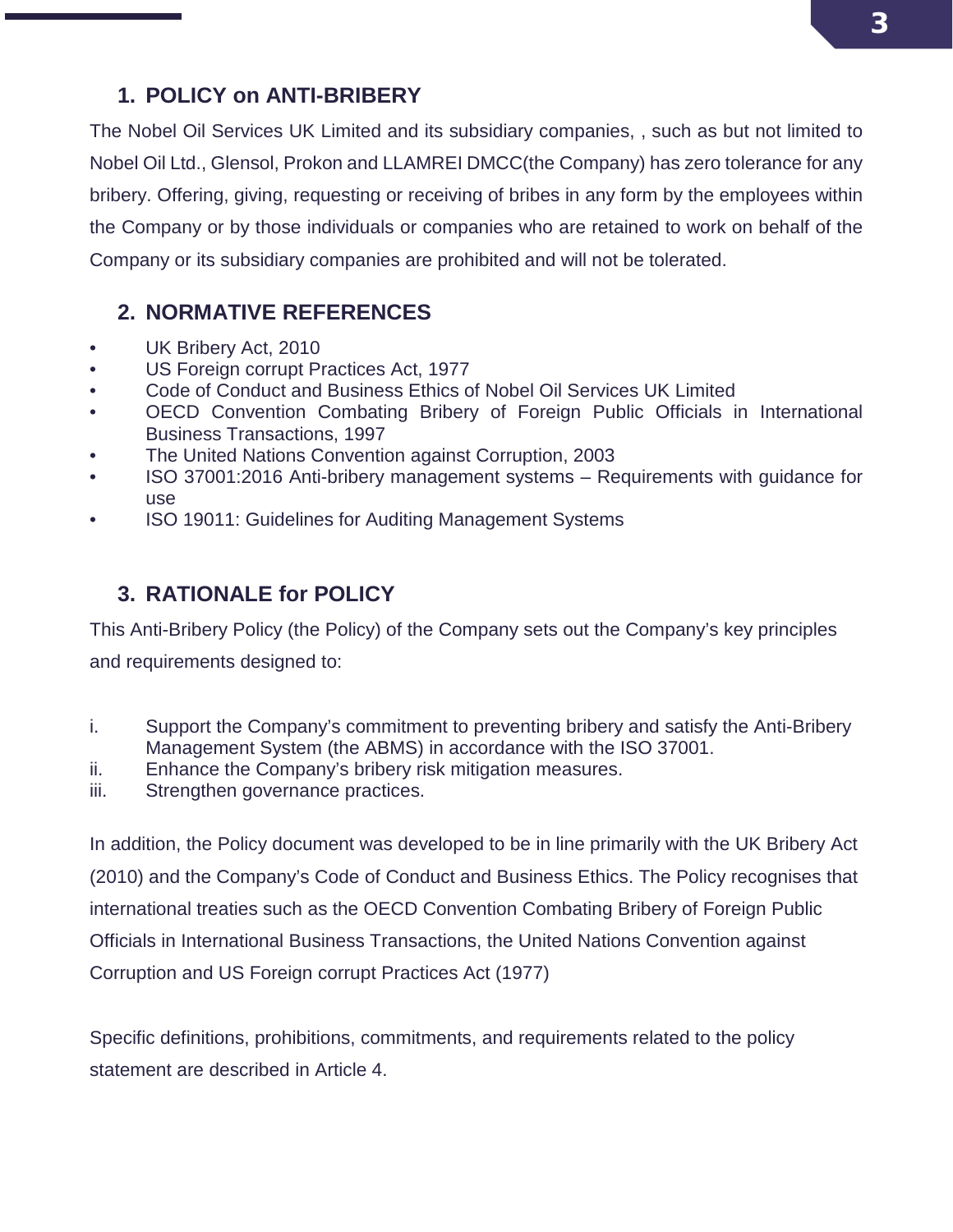## <span id="page-3-0"></span>**4. POLICY APPLICABILITY**

This Policy is applicable to all directors/officers, Board members and employees (whether permament or temporary employed, subcontracted or volunteering) of Nobel Oil Services (UK) Limited and all directors/officers, Board members and employees of its subsidiary companies, such as but not limited to Nobel Oil Ltd., Glensol, Prokon and LLAMREI DMCC (of the Company). The Policy applies to all countries in which the Company operates and to all staff working on behalf of Company within those countries.

For avoidance of doubt, this Policy also applies to employees of the branch offices of any of the Company's subsidiary companies.

All directors/officers, Board members and employees of the Company must follow this Policy and strictly comply with its principles and requirements.

The principles and requirements of this Policy shall also apply to the Company's counterparties, such as contractors, consultants, service providers, and representatives when they are contracted to provide goods and services to the Company. For avoidance of doubt, this applies to the counterparties of the Company's subsidiary companies and branch offices.

For joint venture companies in which the Company or any of its subsidiary companies have a controlling interest<sup>1</sup>, the Company shall ensure that the joint venture has an anti-bribery policy in place. The JVs in which the Company has 50% can apply this Policy subject to a joint agreement with partner or partners holding the remaining shares.

The Chief Executive Officer (the CEO) of the Company shall be responsible for ensuring that this policy is enforced.

#### <span id="page-3-1"></span>**5. RESPONSIBILITIES**

Top management shall establish, maintain and review a Policy that:

a) prohibits bribery;

 $\overline{a}$ 

- b) requires compliance with anti-bribery laws that are applicable to the Company;
- c) is appropriate to the purpose of the Company;
- d) provides a framework for setting, reviewing and achieving anti-bribery objectives;
- e) includes a commitment to satisfy ABMS requirements;

<span id="page-3-2"></span><sup>1</sup> Company has 100% of the shares or majority i.e. 51% and above.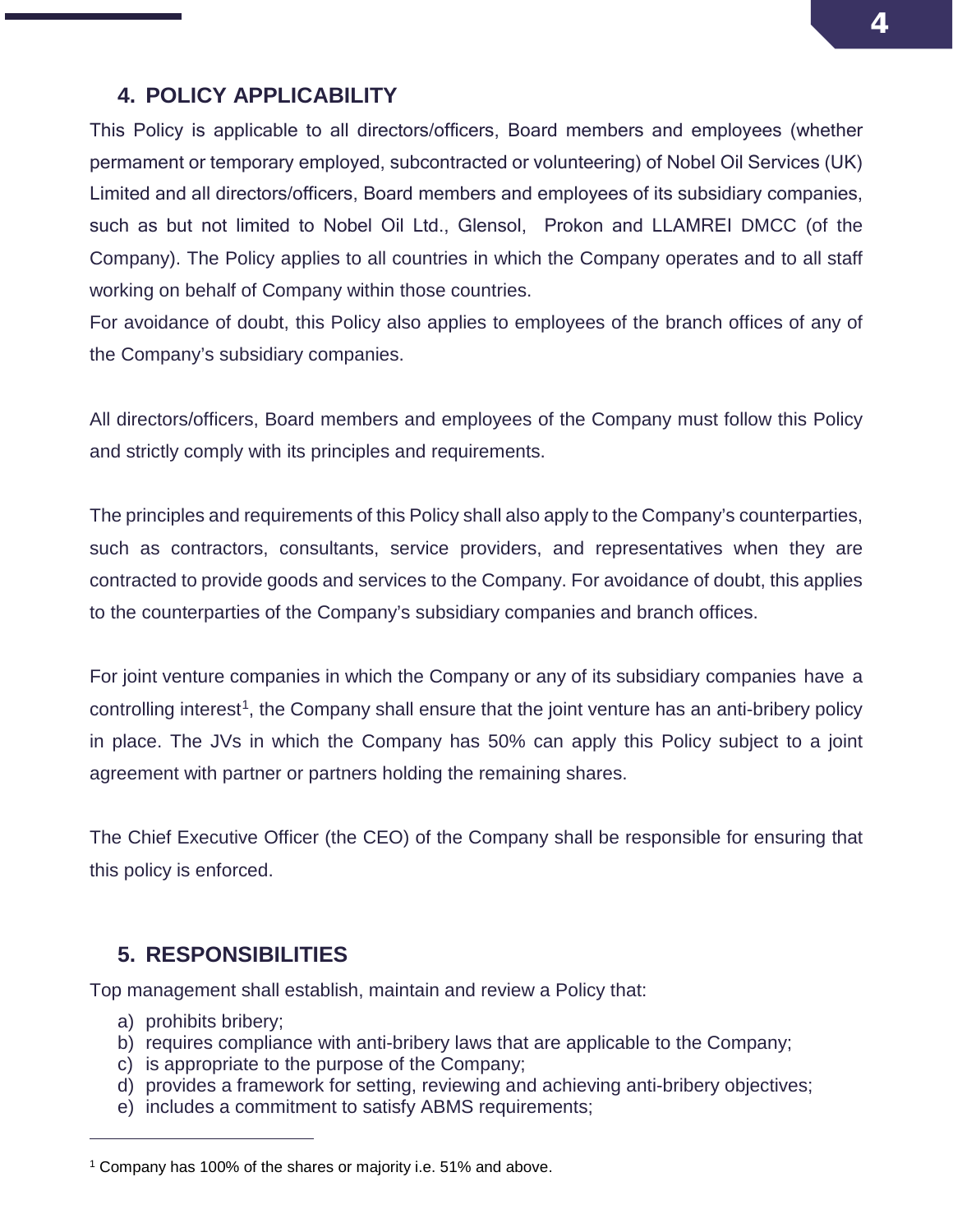- f) encourages raising concerns in good faith, or on the basis of a reasonable belief in confidence, without fear of reprisal;
- g) includes a commitment to continual improvement of the ABMS;
- h) explains the authority and independence of the anti-bribery compliance function;
- i) explains the consequences of not complying with the Policy.

# <span id="page-4-1"></span><span id="page-4-0"></span>**6. POLICY IMPLEMENTATION**

### **A) DEFINITIONS**

For the purposes of this Policy and all related internal documents and activities, the following definitions shall be used.

The Policy classifies bribery into two categories:

#### **i. Active Bribery (offering, promising or giving a bribe)**

#### **ii. Passive Bribery (requesting, agreeing to receive or accepting a bribe)**

This policy defines **bribery** as:

- i. An act of offering, or giving, requesting, or receipt of any gain, advantage or benefit, financial or otherwise, in return for any kind of misuse or abuse of a position of confidence, or a function, which is normally expected to be discharged without bias and partiality, or in good faith.
- ii. A gift bestowed upon a person in order to influence, affect or otherwise alter the beneficiary's line. The gift could be in the form of cash, commodity, interest in a claim, property, preferential treatment, privilege, emolument, any object of value, advantage, gain or benefit, or merely a promise or commitment to induce or alter the actions of the person receiving the gift.

This policy defines **a commercial bribe** as any of the following:

- i. Grafting a procurement officer with a view to prompting such officer to closing a deal
- ii. Collusion with the agents or employees of prospective buyers in order to secure competitive advantage.

This policy defines **a public official** as an individual:

- i. Who holds legislative, administrative or judicial office (either appointed or elected) of any kind.
- ii. Responsible for a public function in the government.
- iii. Responsible for a function in a public agency.
- iv. Responsible for a function in a public enterprise.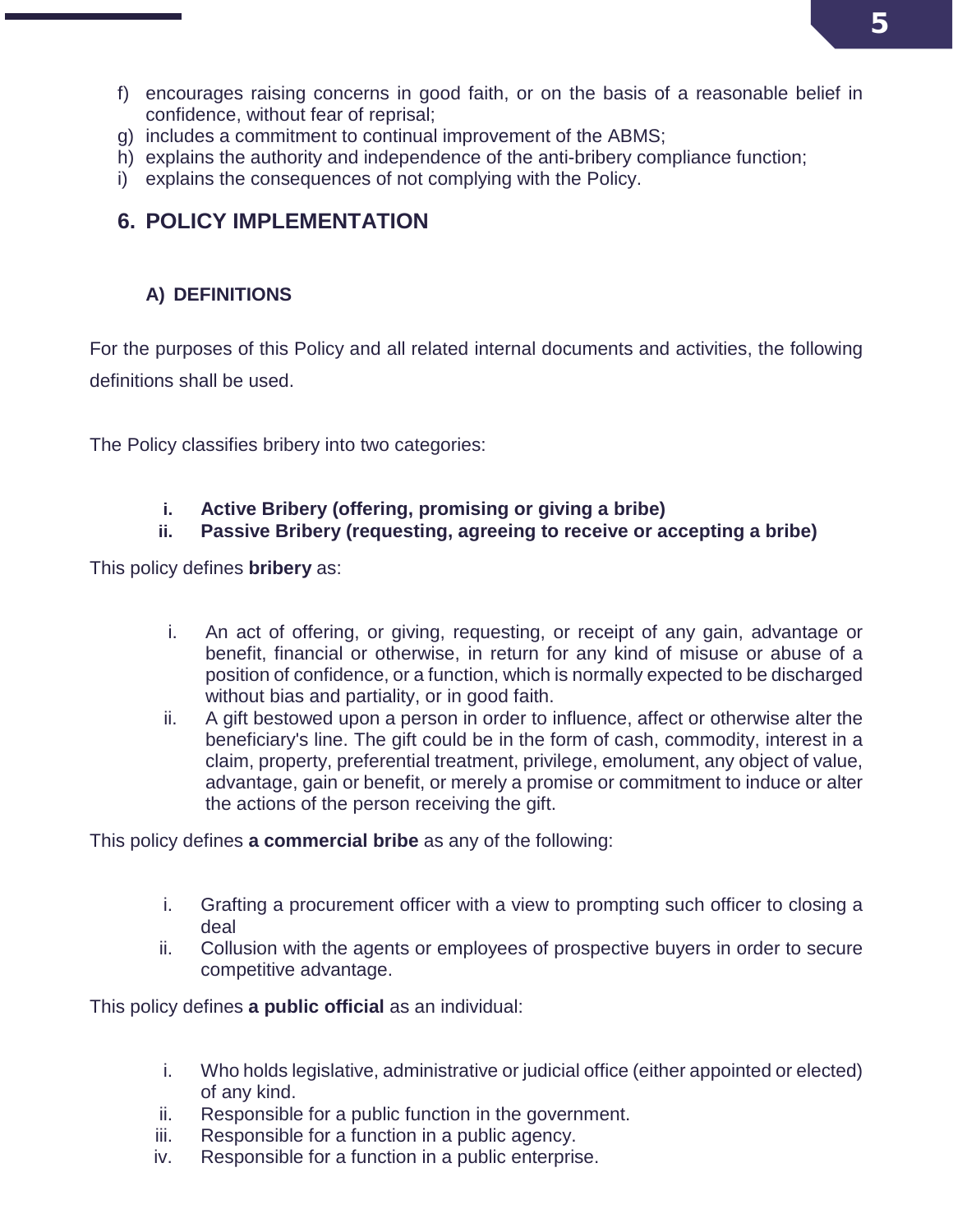- v. Responsible for a function in a state-owned enterprise.
- vi. Who is an employee of an international public institution.

This policy defines a **facilitating payment** as a payment made to a public or government official:

- i. With an aim to facilitate approval of some type of business transaction or [activity.](http://www.businessdictionary.com/definition/activity.html)
- ii. With the intention of expediting an administrative process.
- iii. To incentivize said official to complete an activity or process as quickly as possible, for the benefit and in favour of the payer.

The term **Company,** unless otherwise referred to depending on the context of the sentence, refers collectively to Nobel Oil Services (UK) Limited, the subsidiary companies in which Nobel Oil Services (UK) Limited has majority ownership, and the branch offices of the subsidiary companies.

The term **employee** refers to those people employed by the Company, that is, Nobel Oil Services (UK) Limited, its subsidiary companies and branch offices of the subsidiary companies either as direct employees or service contract personnel.

#### <span id="page-5-0"></span>**B) PRINCIPLE OBJECTIVES OF THE POLICY**

The Policy reflects the commitment and dedication of the Company, board of directors and employees to; (i) the highest of ethical standards in conducting its-business in an open and transparent fashion, (ii) adopting best practices and standards of corporate governance and (iii) upholding the business reputation of the Company to a high standard.

The Company's specific anti-bribery objectives are:

- a. To minimize the risk of involvement of the Company, members of the board of directors, in corrupt practices.
- b. To ensure that board of directors, employees, shareholders, the investor community, counterparties, members of the governing bodies, and other relevant persons have a clear and complete understanding of this policy.
- c. To communicate and elaborate on the key requirements of the United Kingdom anti-bribery laws and any local anti-bribery laws that may apply to the Company.
- d. To obtain a commitment from the board of directors and employees that they are knowledgeable of and are adhering to the principles and requirements of this policy, related anti-bribery procedures and the key provisions of the applicable anti-bribery laws.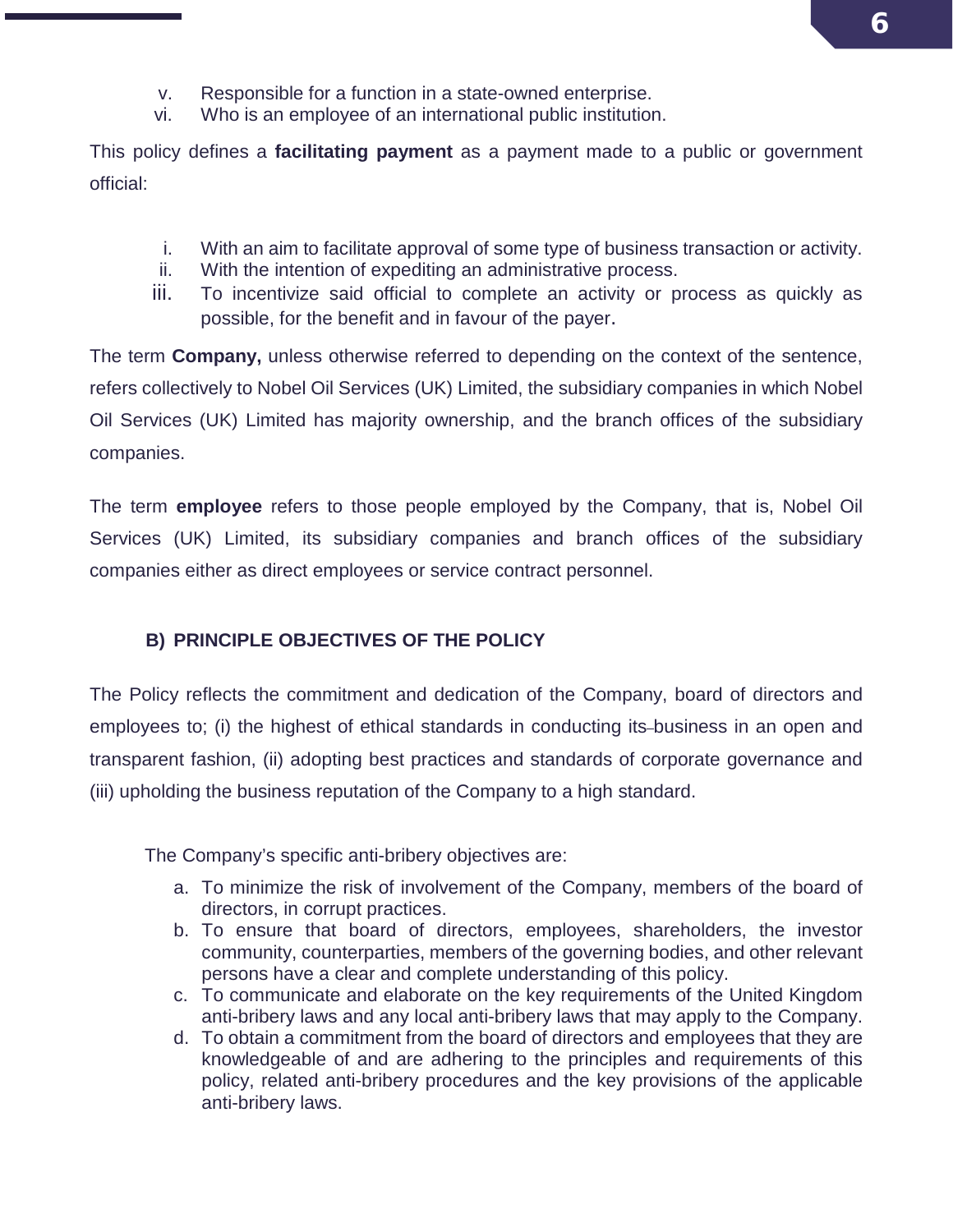# **7**

#### **C) COMPLIANCE**

<span id="page-6-0"></span>The board of directors and all employees must comply with the Policy, the UK Anti-Bribery Act, local anti-bribery legal framework, including, but not limited to, Codes, Laws and other statutory and legal documents, wherein the key requirements impose strict prohibitions as to giving and receiving bribes, taking part in commercial bribery and mediating a bribe.

# **The Company, the board of directors, and all employees shall comply with the provisions of the UK Bribery Act, 2010. The principal requirements of the Act include:**

- i. Prohibition to offer a bribe, i.e., (i) an offer or (ii) a promise to offer any financial or other benefit / gain with an intention of inducing any person to discharge their responsibilities improperly.
- ii. Prohibition to take a bribe, i.e., (i) receipt or (ii) a consent to receive any financial or other benefit / gain in exchange for performing one's professional duties improperly.
- iii. Prohibition to bribe foreign government officials, i.e., (i) an offer or (ii) a promise to offer (directly or through a third party) financial or other benefit / gain to a foreign government official with an intention to influence such individual in their capacity as a government official with a view to securing / retaining business or securing a competitive or any other advantage for a business.
- iv. Prohibition to fail at bribery prevention, i.e., a business has no adequate procedures are in place designed to stop any of the entity's affiliated persons from offering or taking bribes with an intention to secure or retain business or to secure a commercial or competitive advantage.

For assistance in understanding the principles covered by the Act, employees are encouraged to read a document titled "The Bribery Act 2010 – Guidance" prepared by the UK Ministry of Justice.

In the United Kingdom and worldwide, "corruptive acts" typically imply offering or taking of a bribe, acting as an intermediary in the offering or taking of a bribe, abusing office or authority, commercial bribery, facilitation payments, illegal use of one's position for personal gain in cash, valuables, other assets, services, any type of rights for self or other persons, or an illegal grant of rights or benefits by other persons to such individual.

Considering all of the above stated, any employee of the Company shall be strictly prohibited from taking part in any corruptive acts, actions or activities, either directly or indirectly, in person or through a third party, including, but not limited to, offering, giving, promising, soliciting or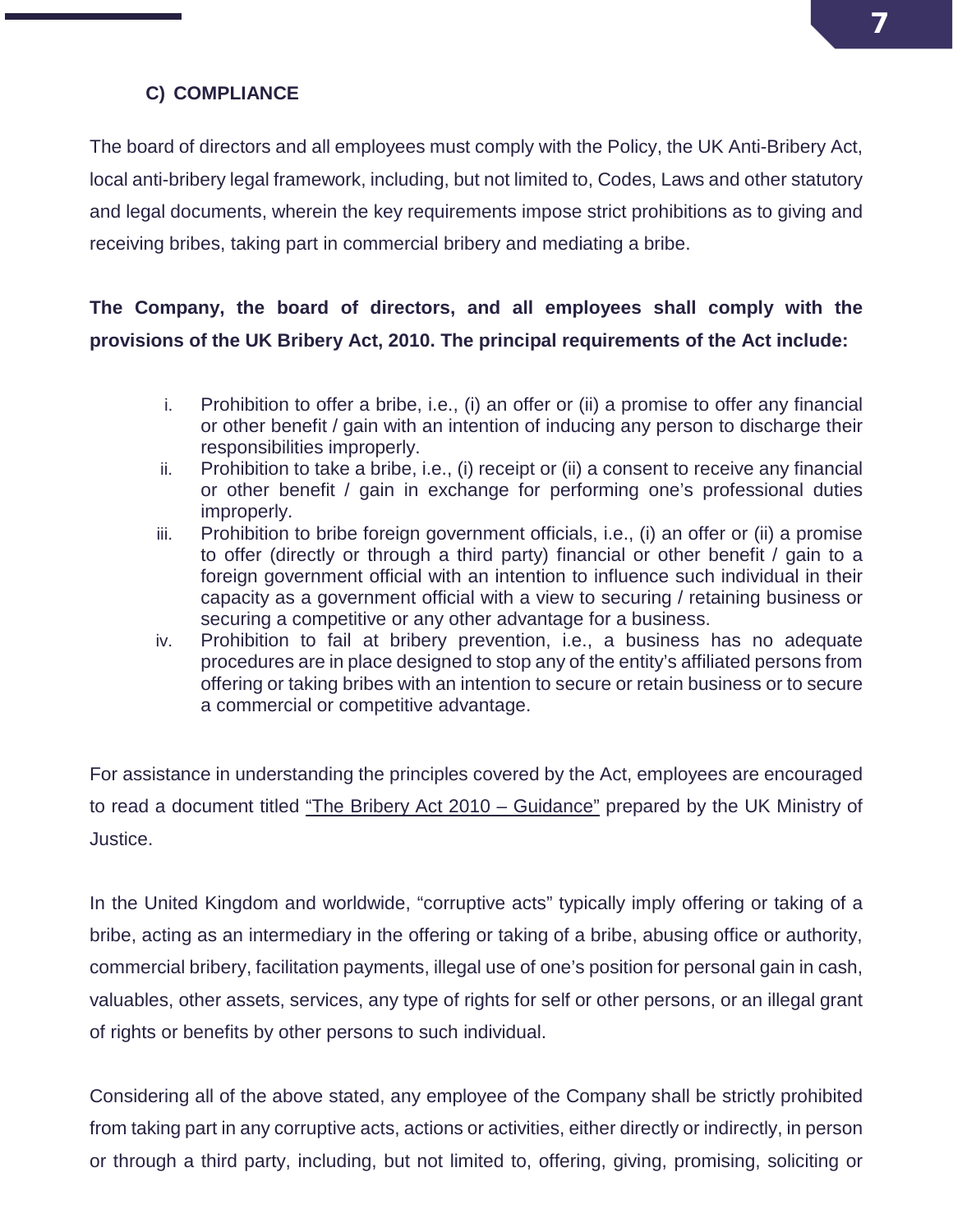taking bribes, grafts, facilitation payments (as defined below) in any form, including, among other things, cash, valuables, services or any other gain, benefit or profit, to or from any persons or institutions, including businesses, central or local governments, public officials, private companies or their representatives. For avoidance of doubt, this statement applies to all employees in any of the Company's subsidiary companies.

#### <span id="page-7-0"></span>**D) TOP LEVEL COMMITMENTS**

The Company's board of directors, executive and line managers should foster and nurture a culture of integrity and compliance.

To support implementation of this Policy (and the Policy statement) and as a demonstration of the Company's commitment to not engage in corrupt practices, executive and line management should communicate to employees the Company's commitment to preventing bribery and specifically stress:

- a) The Company's commitment to fair, honest and open conduct of business.
- b) The Company's zero tolerance policy with respect to bribery.
- c) The consequences of failure to comply with the Policy.
- d) The consequences of failure to comply with the anti-corruption clauses of contracts signed by the Company.
- e) Business benefits of rejecting bribes.
- f) The requirement to report any suspected instances of bribery (refer to the Duty to Report Policy and procedure).
- g) Reference to the Company's involvement in any public anti-corruption activities.

The Company shall foster communication and education by through training, posting this Policy (and related policies) on the Company web-site and encourage compliance with this Policy by all stakeholders, and shall support efforts aimed at enhancing the anti-bribery culture within the Company.

#### <span id="page-7-1"></span>**E) BRIBERY RISK ASSESSMENT**

The Company shall ensure that a bribery risk assessment is carried out on a regular basis by identifying and updating the corruption risk indicators inherent in its operations and the potentially vulnerable business processes.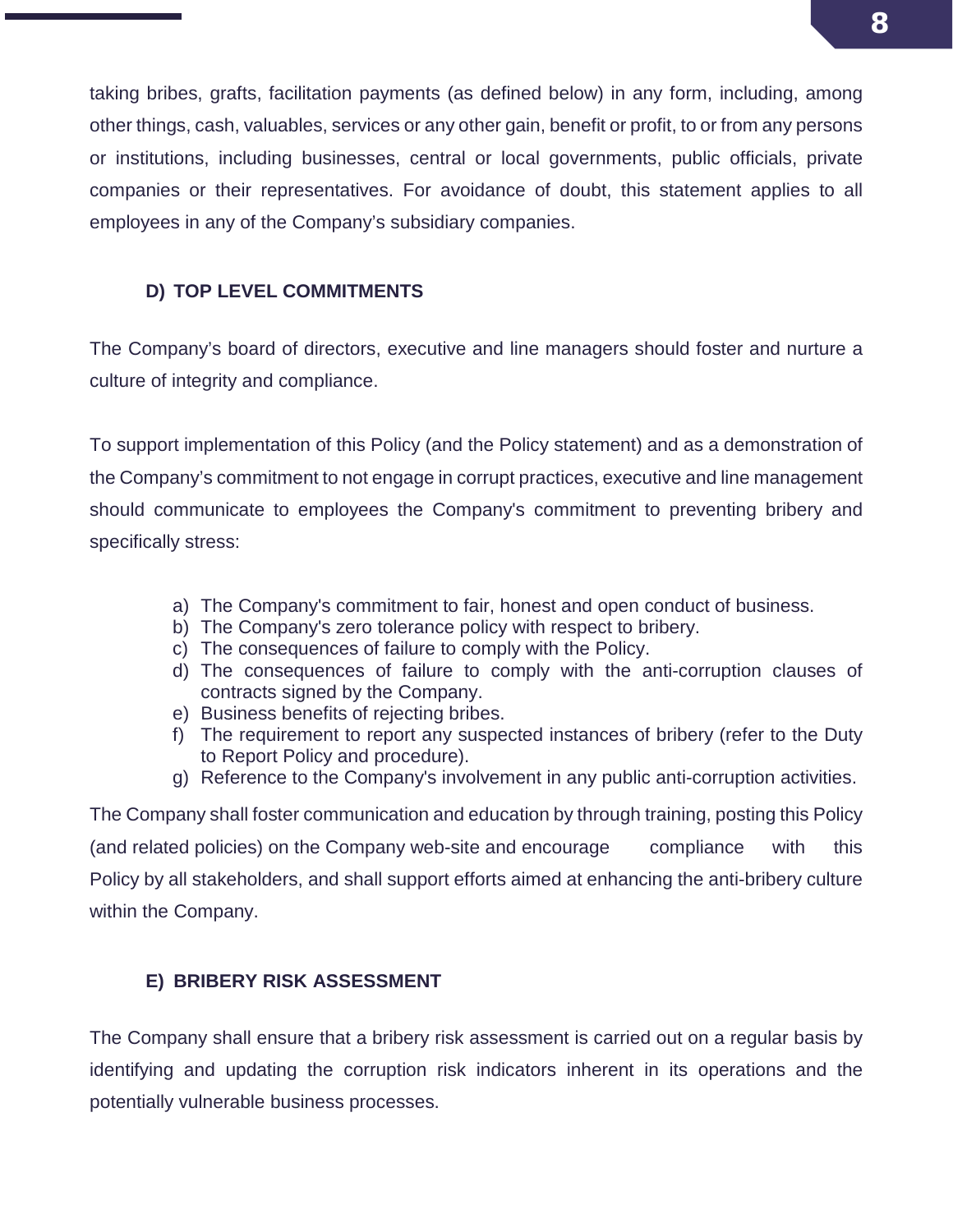For guidance in undertaking the assessment, the Company may refer to a publication prepared by Transparency International titled "Diagnosing Bribery Risk - Guidance for the Conduct of Effective Bribery Risk Assessment".

The Company should make reasonable efforts to minimize the risk of doing business with any counterparties that may be involved in corruptive practices and activities. To this end, the Company shall evaluate the counterparty's tolerance to bribery, including a check of whether they have their own anti-bribery policies and procedures and their willingness to comply with the requirements of that Policy. In addition, the Company should include anti-bribery clauses into contracts, and to facilitate conduct of business in good faith.

The Company may engage an external audit firm to carry out regular "transaction tests", an inspection of certain selected transactions from an accounting verification perspective, with an aim to detecting any 'red flags' that warrant further investigation.

The Company may engage an external audit firm to conduct a bribery risk assessment by examining to what extent the existing business structures or procedures may contribute to risks and identifying the following internal factors that may have an input to the company's risk profile:

- a) Deficiencies in employee training, skills and knowledge.
- b) Remuneration culture that rewards excessive risk taking.
- c) Unclear institutional policies and procedures on hospitality and promotional spending, political and charitable donations.
- d) No clearly defined financial controls.
- e) No clear anti-bribery message from the top management.

#### <span id="page-8-0"></span>**F) GIFTS AND BUSINESS ENTERTAINMENT EXPENSES**

Expenses on gifts and business entertainment, including business hospitality, which employees may offer to, or receive from, other persons or organizations on behalf of, or in relation to their work for the Company, **must meet all of the criteria as set out below**:

- a) Must be in direct relation to the legitimate business objectives of the Company, e.g., completion of business projects, successful execution of contracts, or to common holidays.
- b) Must be reasonable, substantiated, justifiable, of adequate value, and not luxurious.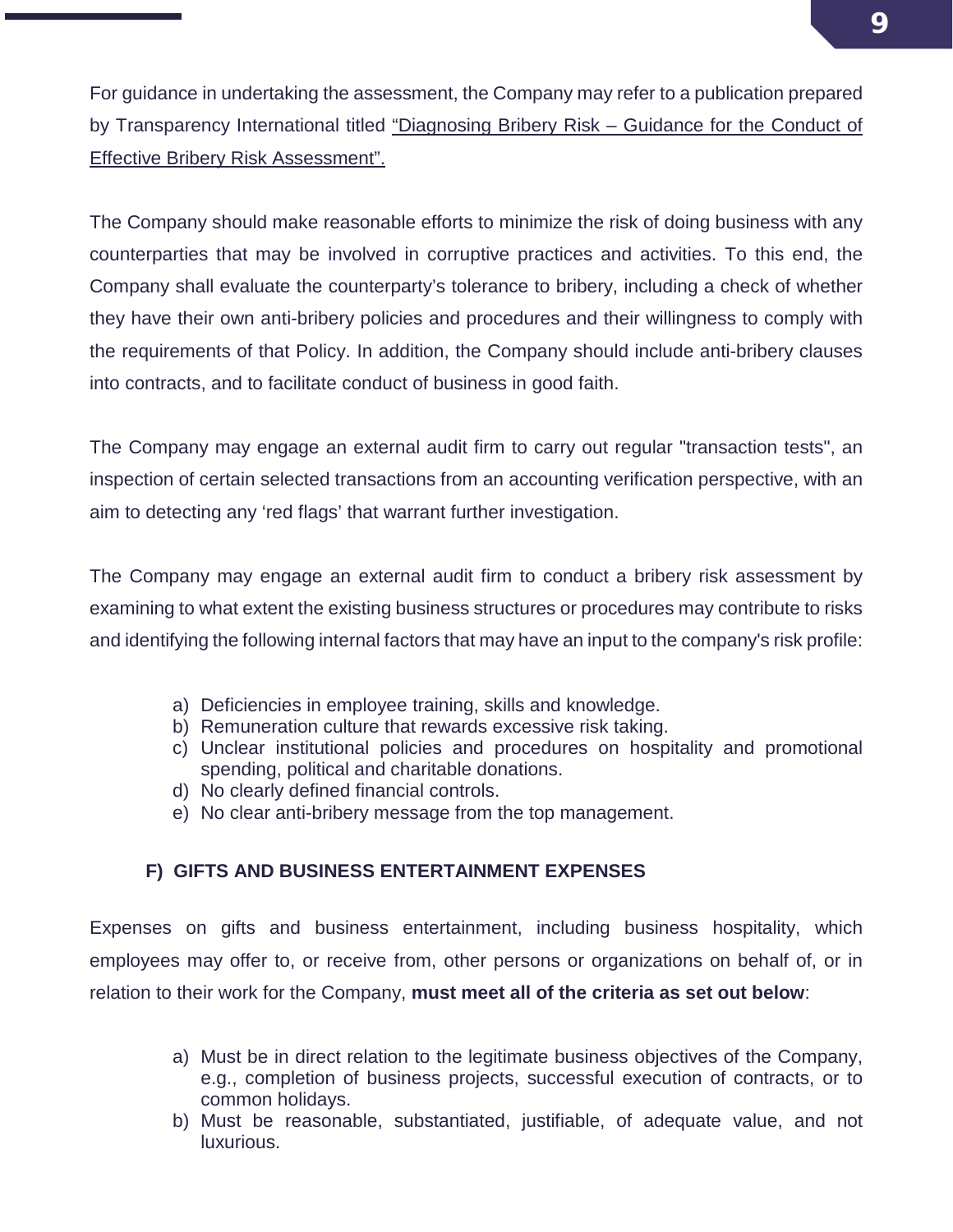- c) Must not be implied or treated as covert reward for a service, action, omission, connivance, protection, grant of rights, transaction, agreement, license, permission decision, etc., or an attempt to influence the recipient with any other purpose of unlawful or unethical nature.
- d) Must not pose any reputational risk for the Company, its employees or other persons in the event information about such gifts or business entertainment expenses becomes available to the general public.
- e) Must not be in conflict with the principles and requirements of this Policy, Code of Conduct and Business Ethics, and other regulations of the Company or the existing laws such as the UK Anti-Bribery Act, 2010 and others.
- f) No gifts in any monetary form (cash or bank transfer), in any currency, is permitted on behalf of the Company, its employees or representatives.

#### <span id="page-9-0"></span>**G) CHARITY AND SPONSORSHIP**

The Company shall not fund any charity or sponsorship activities with an aim to gaining any commercial advantage or benefit for specific projects of the Company or its subsidiaries and affiliates. Requests for charity donations or those opportunities that are identified by the Company shall be assessed using the following criteria:

- a) What is the purpose of the donation?
- b) Is the donation consistent with the Company's charity / donation guidelines?
- c) Has the donation been requested by a government official?
- d) Is a government official associated with the charity and, if so, is that official in a position to make decisions concerning the company's business?
- e) Is gaining business, profits or other benefits pre-requisite for making the donation?

#### **H) INVOLVEMENT IN POLITICAL ACTIVITIES**

<span id="page-9-1"></span>The Company shall not fund any political parties, organizations or movements with an aim to securing commercial advantages or benefits for specific projects or business activities.

#### <span id="page-9-2"></span>**I) FACILITATION PAYMENTS**

The Company does not recognize the legality of facilitation payments and does not delineate such payments from bribes and grafts. Therefore the Company **WILL NOT** entertain any requests for facilitation payments nor will the Company offer any facilitation payments in any of the countries in which it is considering to or is currently conducting business.

The Company views facilitation payments as: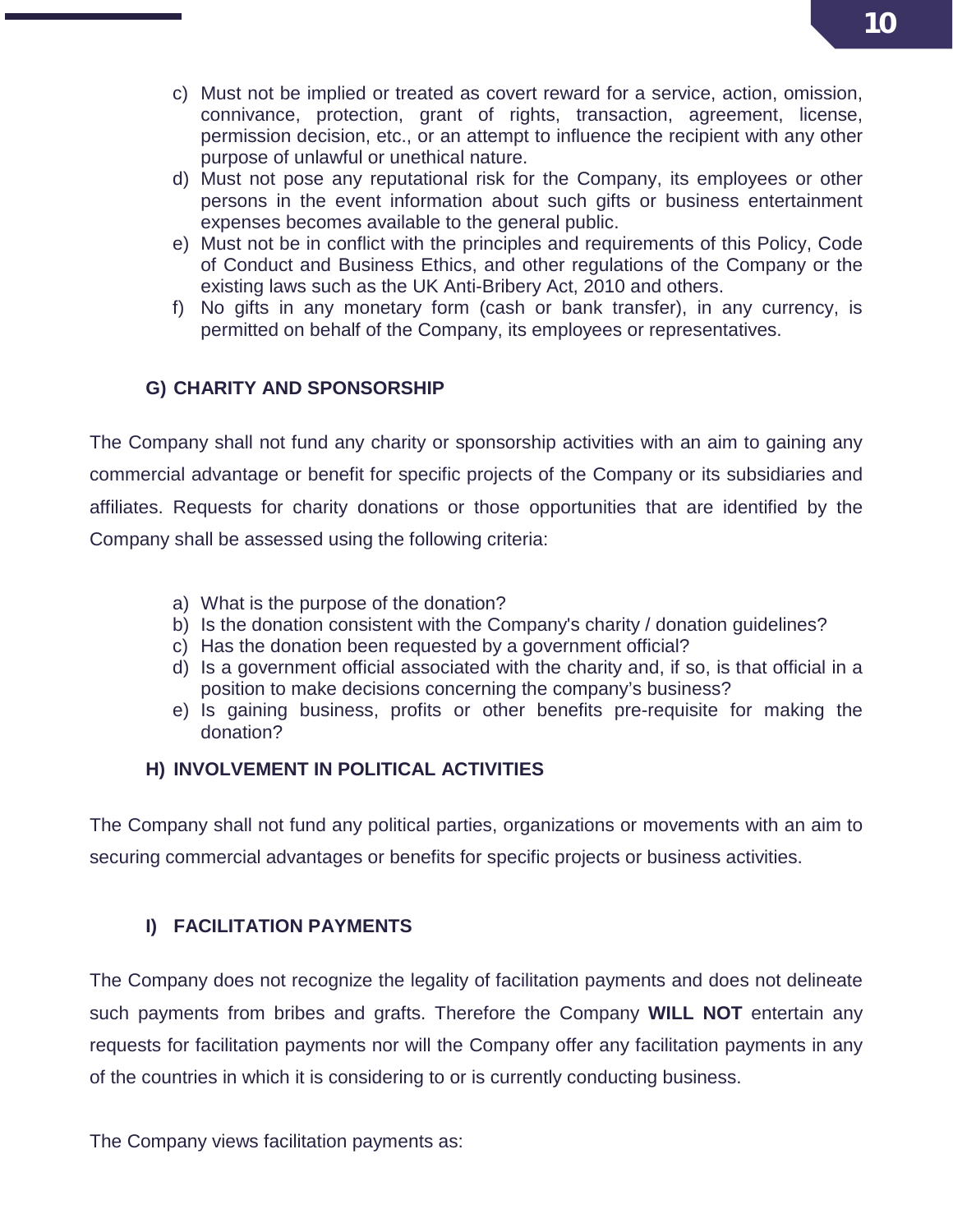- a) Unfair competition smaller businesses have less opportunities and financial capacities to "grease" foreign officials.
- b) Fuelling questionable business practices.
- c) Overreliance on irregular payments creates additional risk and therefore discourages investment.

#### <span id="page-10-0"></span>**J) RELATIONS WITH GOVERNMENT OFFICIALS**

The Company shall not pay for any expenses, such as but not limited to; travel, accommodation, meals, entertainment, PR-campaigns, etc., of government officials and their family members and relatives (or in their favour) with the intention of securing commercial advantages / benefits, such as but not limited to; customs clearance, licenses, permits, taxation, etc. for specific projects or routine business activities.

#### <span id="page-10-1"></span>**K) EMPLOYEE TRAINING**

The Company shall require all of its employees to comply with this Policy, and shall communicate to employees the key principles, requirements and punitive consequences of non-compliance.

The Company shall conduct training programs focused specifically on preventing bribery. The Company shall regularly update and adjust such training programs to reflect any legislative changes. The Company shall periodically conduct such training for its current employees, and shall require full attendance.

The Company's induction training program for new employees shall include a section on antibribery to foster a proper understanding of anti-bribery culture. The induction training program will cover provisions of this policy and related documents. All new employees shall attend this induction training program.

Staff performance appraisal, career development and promotion, as well as disciplinary actions will consider each employee's compliance with this Policy.

#### <span id="page-10-2"></span>**L) SUBSIDIARIES, JOINT VENTURES, AND COUNTERPARTIES**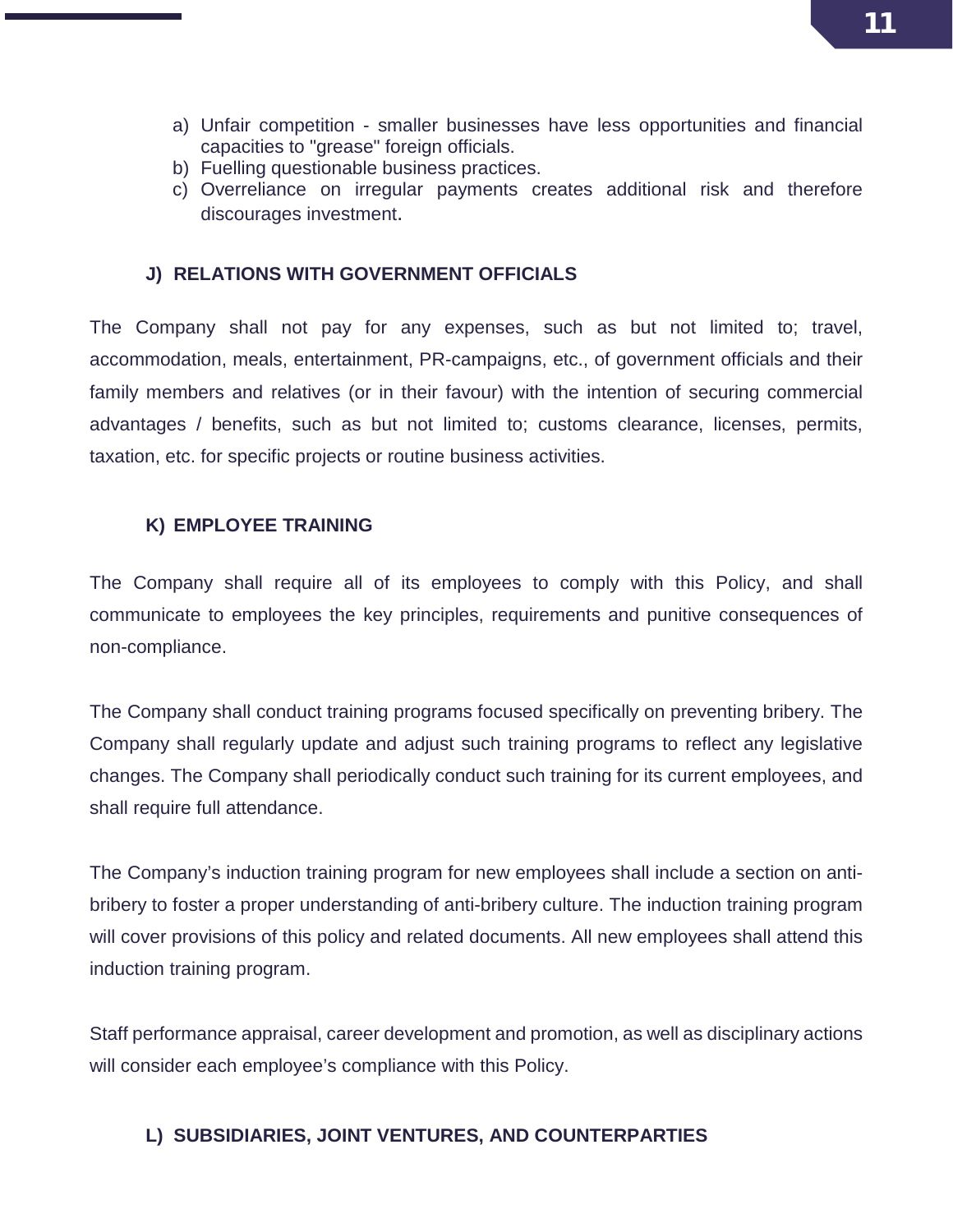The Company shall consider compliance risk during the assessment all new business opportunities and business development possibilities from a compliance risk perspective.

This policy shall be applicable to the Company's subsidiary or affiliated companies in which the Company has a controlling interest.

The Company shall take reasonable efforts to ensure that any joint ventures, where the Company holds a controlling interest, as well as its counterparties, comply with the fundamental principles and requirements of this policy.

If the Company has an interest in a joint venture, it shall:

- a) Review and assess all information available on the reputation of the prospective partners and shareholders, as well as their tolerance to corruption.
- b) Inform them of the key principles and requirements of this policy.
- c) Check that the joint venture has in place a similar anti-corruption policy.

The Company may use independent parties, as necessary, to undertake due diligence on the anti-bribery compliance of subsidiaries, joint ventures, and counterparties. A bribery risk assessment shall be undertaken on those companies that are being evaluated for a potential acquisition or joint venture.

<span id="page-11-0"></span>Relevant anti-bribery representations, warranties and audit rights shall be included in shareholder agreements, joint venture agreements, and all third-party contracts.

#### **M) PAYMENTS VIA INTERMEDIARIES IN FAVOUR OF THIRD PARTIES**

The Company and its employees shall be prohibited from engaging and using intermediaries, partners, agents, joint ventures or other persons to perform any actions that contravene the principles and requirements of this policy or provisions of the applicable anti-corruption laws.

As required, the Company will carry out due diligence verification of intermediaries, partners, agents, joint ventures and other persons in order to prevent and / or identify any of the aforementioned offenses with an aim to minimizing and mitigating the risk of the Company's involvement in corruptive activities.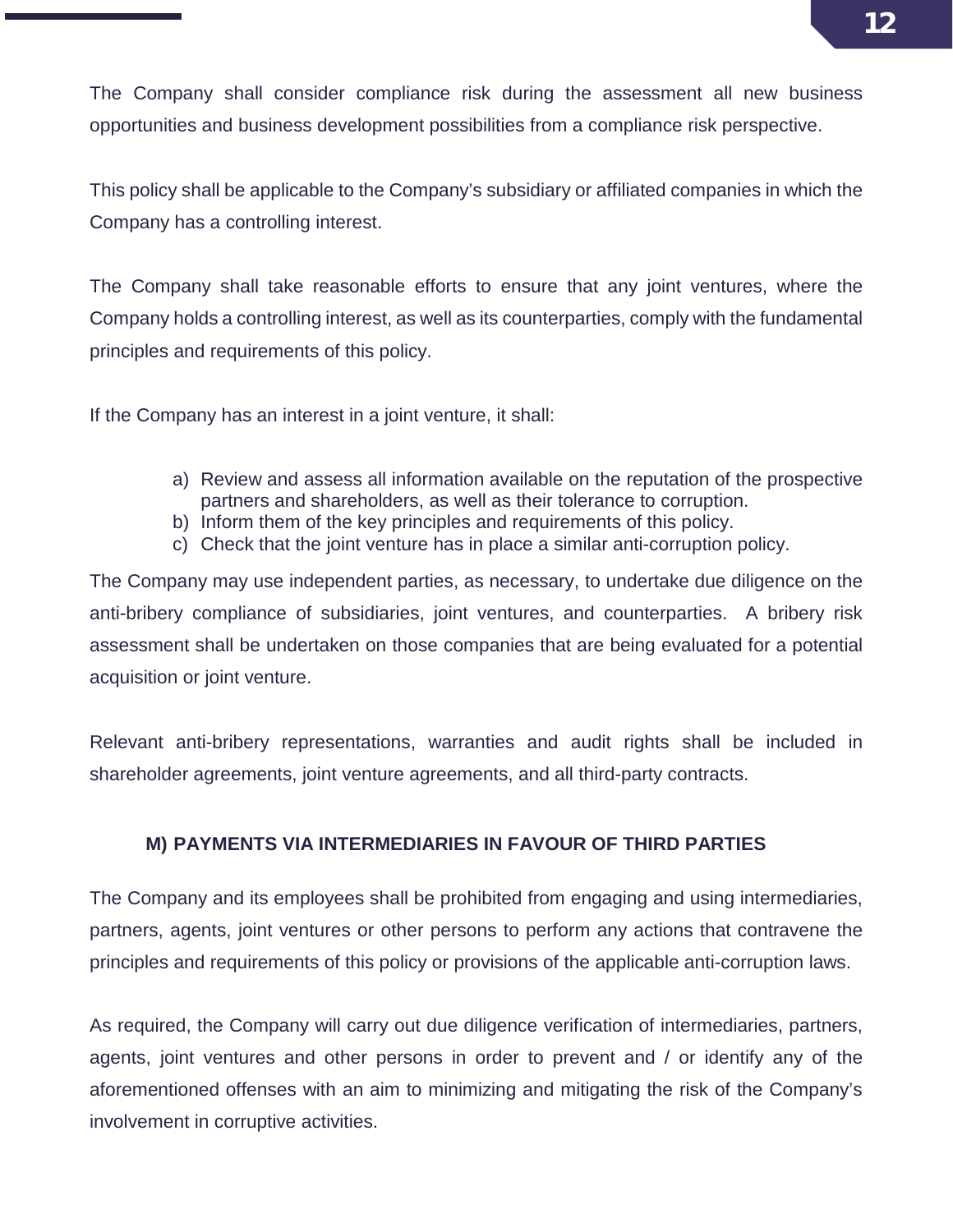#### **N) ACCOUNTING AND RECORD KEEPING**

<span id="page-12-0"></span>Accurate, correct and appropriately detailed records of all financial transactions shall be maintained by the Company and these records shall be made available for review upon request.

The Company shall appoint designated employees who shall be accountable for preparing and submitting complete and accurate accounting reports within stipulated timeframes. Misstatement or misrepresentation of the Company's accounting records shall be strictly prohibited and deemed fraudulent.

#### <span id="page-12-1"></span>**O) DUTY TO REPORT (WHISTLE BLOWING) POLICY**

Should any director or employee have doubts on whether their actions are legal and ethical, as well as the actions, omissions or offers made by other employees, counterparties or other persons interacting with the Company, the director or employee can refer to the Company's Duty to Report Policy.

Each alert should be sent to the Ethics and Compliance Hotline via email address: [ethics\\_nbo@nobeloil.com](mailto:ethics_nbo@nobeloil.com) or contact number: +994 70 2994980 to the Ethics and Compliance Officer of the Company who performs Compliance and ABMS duties and independently. He/she shall report to the CEO of the Company only on the basis of the full confidentiality and transparency.

#### <span id="page-12-2"></span>**P) NO PUNISHMENT OR SANCTIONS**

The Company declares that no employee shall be punished or otherwise persecuted, including termination of employment, demotion, or bonus revocation, if they report an alleged act of bribery, or if they refuse to offer or to accept a bribe, commit an act of commercial bribery or act as an intermediary in bribery, even if as a result of such refusal, among other things, the Company lost profit or failed to secure a business or competitive advantage.

#### <span id="page-12-3"></span>**Q) AUDIT AND CONTROL**

The scope of internal and external audits will periodically include a check for; (i) the presence of relevant policies and adherence to the principles and requirements of those policies, (ii)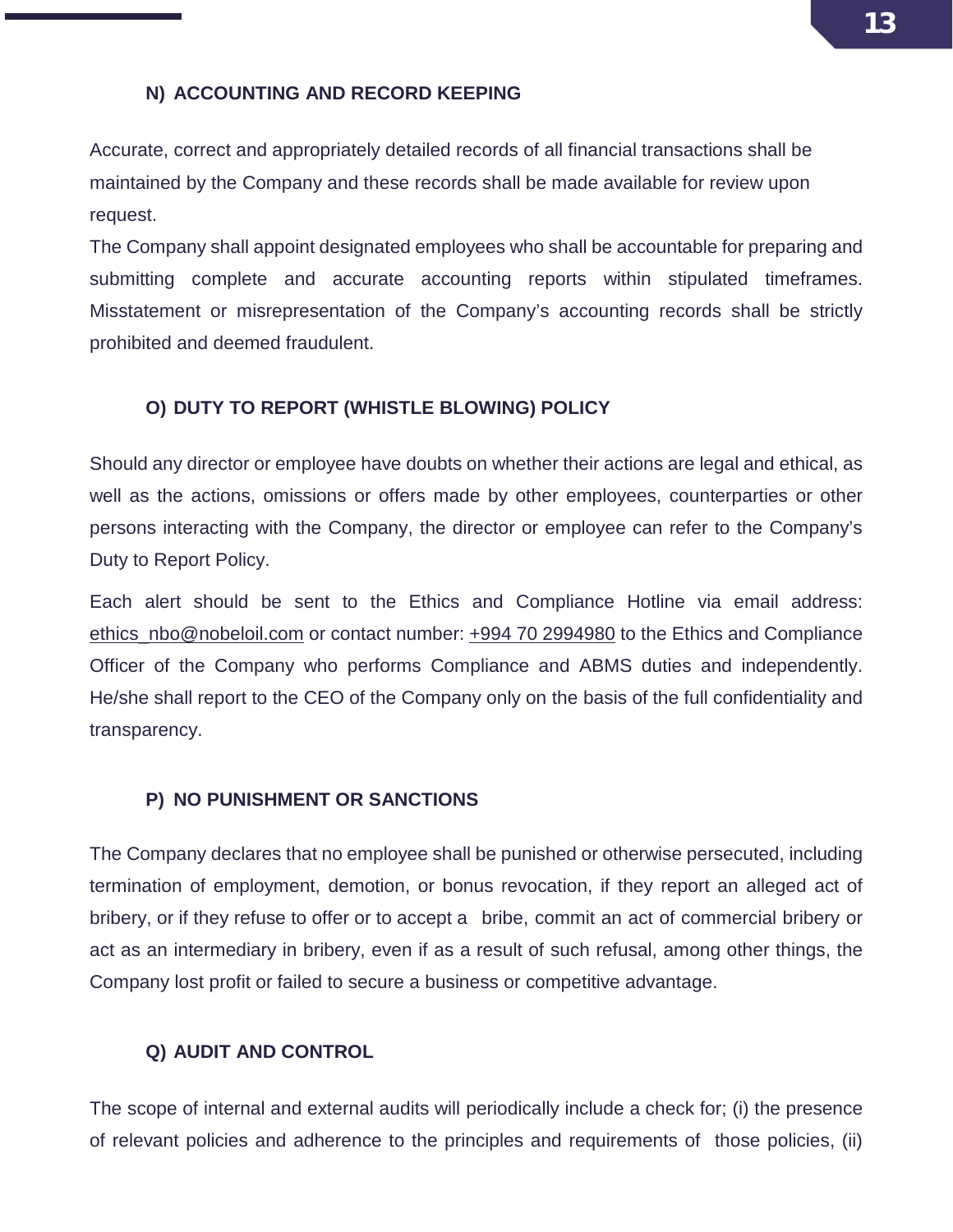compliance with applicable laws and regulations, and (iii) a determination as to what extent the information presented in the accounts is complete and accurately presented.

The audit may include spot checks of payment legitimacy and shall verify whether supporting documents are available and complete, and whether the payments and expenses are in line with this Policy and standards of ISO 37001:ABMS and ISO 19011 Guidelines for Internal Auditing Management Systems.

#### <span id="page-13-0"></span>**R) REPORTING**

The Board should review management and audit report in regards to compliance with this Policy and provisions of the applicable anti-bribery laws.

#### <span id="page-13-1"></span>**S) PARTICIPATION IN ANTI-CORRUPTION INITIATIVES**

The Company may participate in international anti-corruption conferences such as those organized by TRACE International, the American Conference Institute, C-5, Momentum and the World Forum on Governance.

#### <span id="page-13-2"></span>**T) RESPONSIBILITY FOR COMPLIANCE**

The board of directors and employees, irrespective of their positions, shall be individually responsible for compliance with the principles and requirements of this Policy, and for actions (omissions) of reporting breaches of these principles and requirements.

Considering that the Company may be subject to legal action due to the involvement of its employees, counterparties, subsidiaries and other individuals in corruptive activities and practices, it shall initiate in-house investigations on each reasonably suspected or confirmed case of bribery to the extent permitted by the applicable laws.

Individuals failing to comply with the requirements of this Policy may be subject to disciplinary, administrative, civil or criminal sanctions initiated by the Company, law enforcement agencies and other bodies in accordance with the existing laws, internal regulations and policies or employment contracts provided there are reasonable grounds, in accordance with the